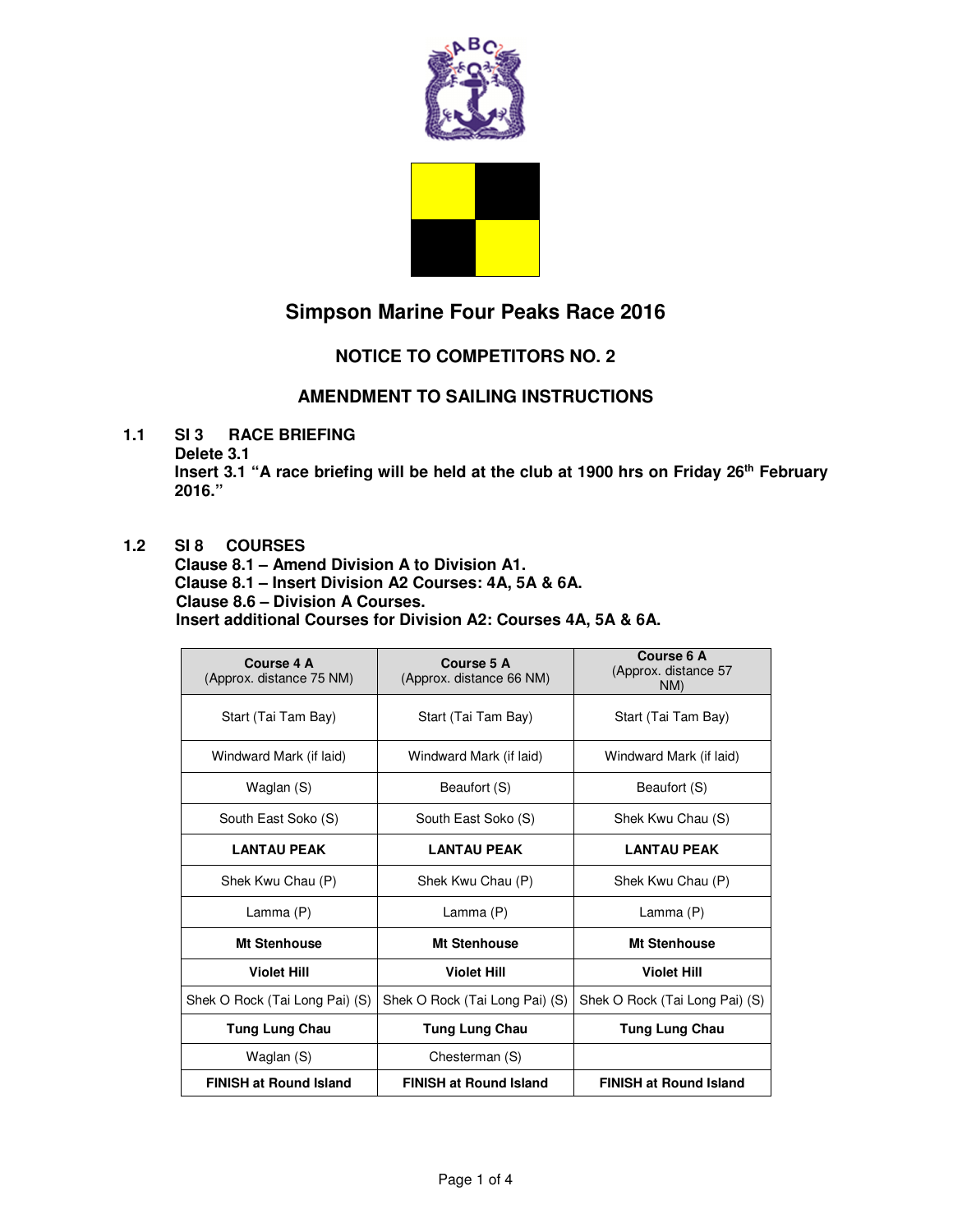

**1.3 SI 9 THE START Delete 9.2** 

**Insert 9.2: "The warning signal for the first start will be on Saturday 27th February 2016 at 0955 hours."** 

**1.4 SI 12 DROPPING ZONES** 

 **Delete 12.4 in its entirety.** 

 **Insert 12.4 THE TUNG LUNG CHAU DROPPING ZONES (DIVISIONS A2 & B BOATS ONLY). "There are two separate dropping zones for Tung Lung Chau, one at the Northern end, and one at the Southern end. Boats may use either or both drop zones. Runners will be required to go to both check points via the peak control on the way. Officials will be located at both of the landing points and on the peak.** 

 **The Northern Dropping zone is bounded by:** 

- **Point 22°15'26.20"N, 114°17'29.48"E**
- **Point 22°15'29.30"N, 114°17'28.82"E**
- **Point 22°15'30.34"N, 114°17'35.13"E**

**The Southern Dropping zone is bounded by:** 

- **Point 22°14'35.45"N, 114°16'57.55"E**
- **Point 22°14'23.40"N, 114°17'13.05"E**

#### **NOT FOR NAVIGATION – FOR REFERENCE ONLY**

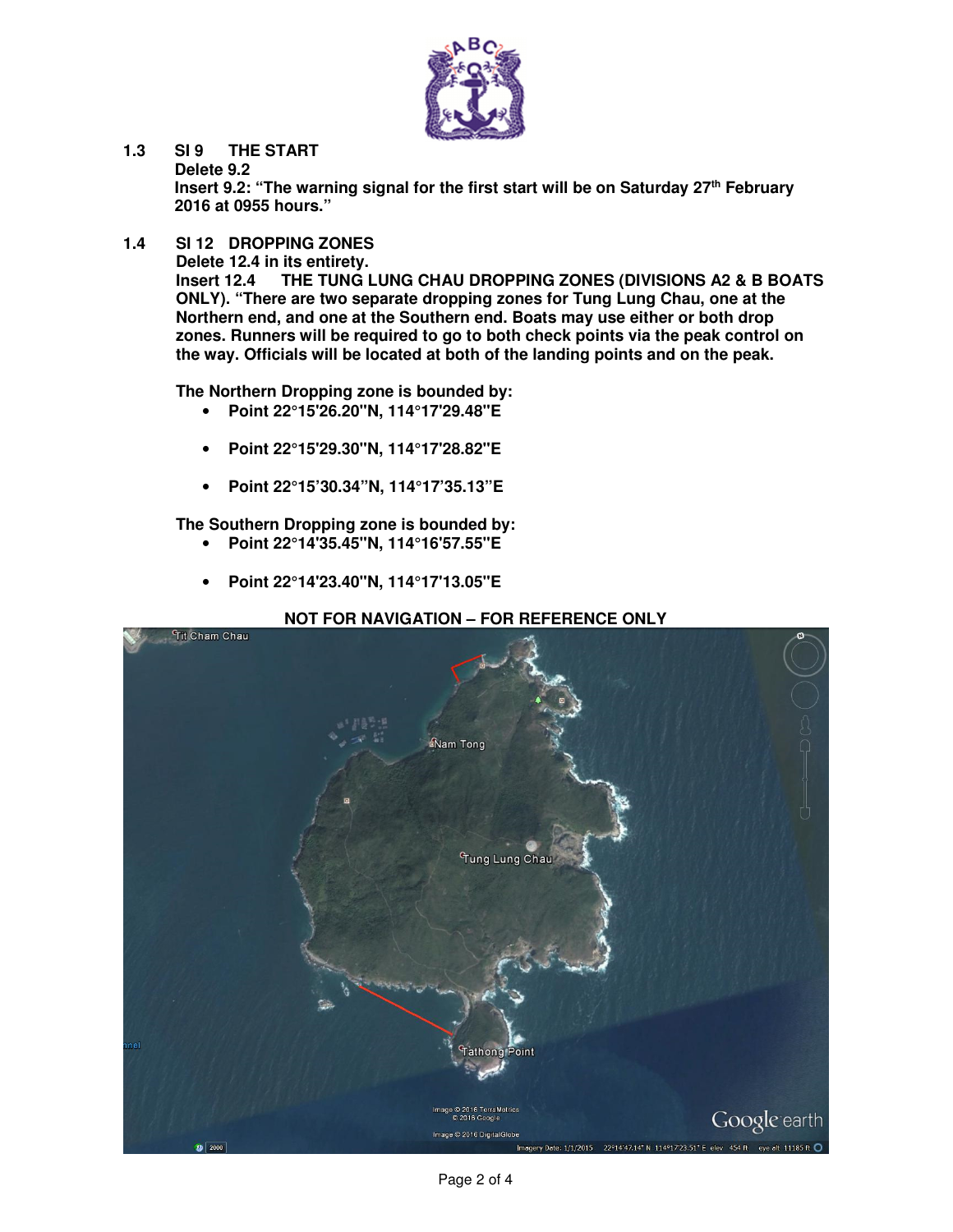

- **1.5 SI 15 DECLARATIONS AND RETIREMENTS Delete 15.1 Insert 15.1 "After finishing, boats shall submit completed Post Race Declaration Forms (if appropriate) to the club by 1200 hrs on Monday 29th February 2016."**
- **1.6 SI 16 PROTESTS Delete 16.2 Insert 16.2 "The time limit for protests is 2000 hrs on Sunday 28th February 2016."**
- **1.7 SI 18 TIME LIMIT Delete 18.1 Insert 18.1 "Any boat not finishing by 1900 hrs on Sunday 28th February 2016 will be scored DNF."**
- **1.8 SI 21 BOAT SAFETY Delete 21.7 Insert 21.7 "Boats will be required to fit a tracking devices for the duration of the race. These devices shall be collected at the Skippers Briefing on Friday 26th February 2016 and returned to the club not later than Friday 4th March 2016 at the Prize giving. Trackers which are lost or broken will be charged to the boat cost."**
- **1.9 SI 25 PEAKS TO BE CLIMBED Delete 25.2 Division A in bold Insert 25.2 Division A1 only in bold. Amend 25.3 Division A2 & B in bold.**
- **1.10 SI 32 HILL RUNNING TIMES SI 32.5 – Text has no change. Delete 32.5 Northern Drop off diagram - Tung Lung Chau Insert 32.5 New Diagram below.**